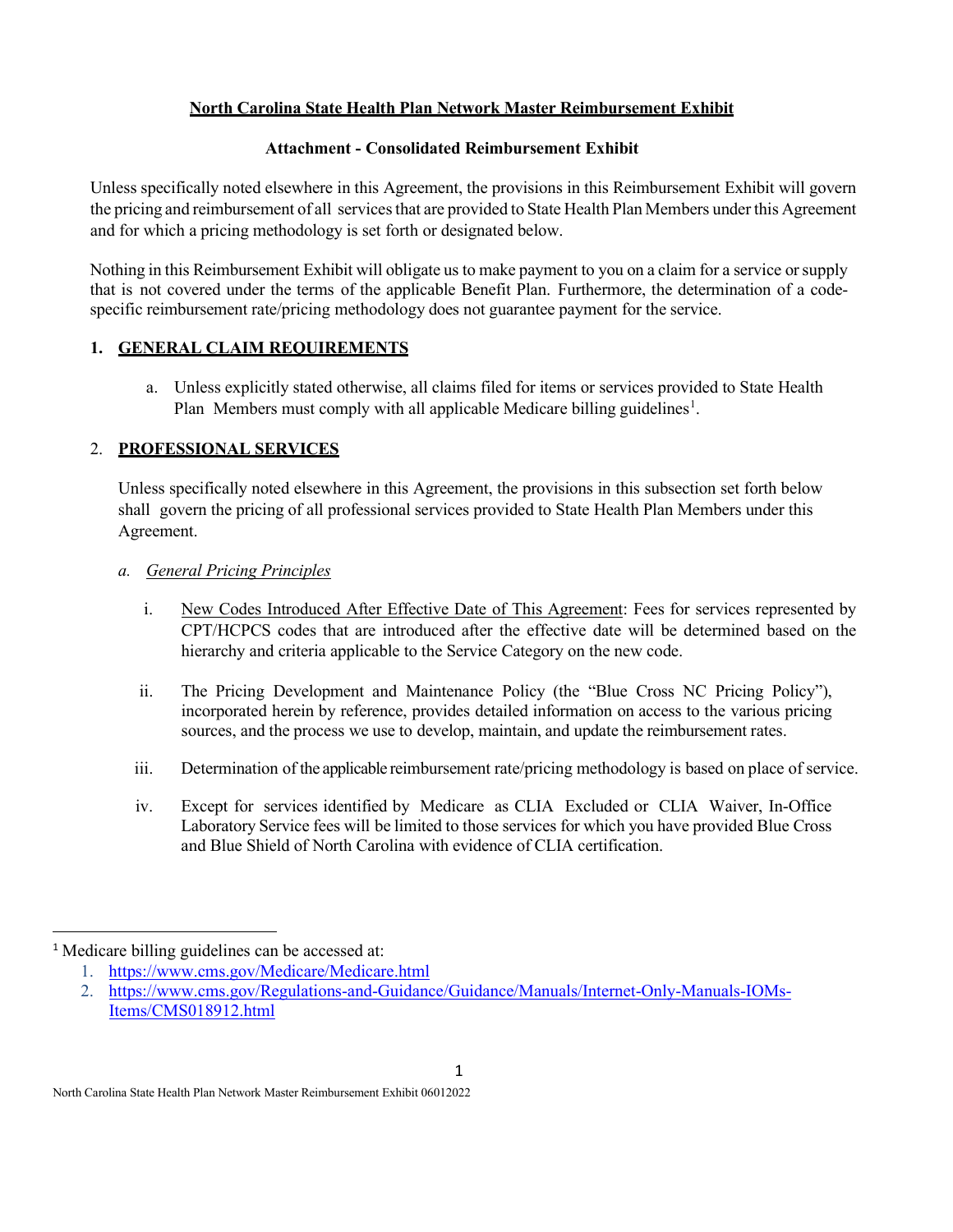## *b. General Pricing Methodology for HCPCS Level I ("CPT") and Level II Codes*

Unless a service or code is excluded or subject to a different pricing methodology/source below, fees will be determined based upon HCPCS Level I ("CPT") or Level II codes using the following hierarchy and criteria. The first of the following criteria that can be used to establish a price will be the applicable source:

- (i)  $160\%$  of Current North Carolina Medicare Part B Physician Fee Schedule<sup>2</sup> or if not available:
- (ii) 160% of Optum Insight<sup>[2](#page-1-0)</sup> as licensed by Blue Cross and Blue Shield of North Carolina or if none of the above sources contains a price for the applicable code, the Allowed Amount will be based upon:
- (iii)Individual Consideration in accordance with the Blue Cross NC Pricing Policy, or if no price can be determined:
- (iv) 50% of your Reasonable Charge

### *c. Pricing Methodology for Specialty Pharmacy Medications*

i. All specialty pharmacy medications will be priced at 105% of the applicable price set by the Blue Cross and Blue Shield of North Carolina Specialty Pharmacy Drugs pricing hierarchy in the Blue Cross NC Pricing Policy.

### *d. Pricing Methodology for Certain Designated Services*

Unless otherwise noted, the following services will be priced in accordance with the designated hierarchy and criteria as set forth in the Blue Cross NC Pricing Policy. The specific codes associated with the services and subject to the designated hierarchy are listed on the CCS/BETOS Fee Schedule Category and Code Listings, which are available through Blue Cross and Blue Shield of North Carolina's website.

| <b>BETOS/CCS</b><br><b>Service</b><br>Category | <b>Service Category Description</b>                            | Hierarchy/Criteria or<br><b>Fixed Rate</b> |
|------------------------------------------------|----------------------------------------------------------------|--------------------------------------------|
| 200                                            | Nonoperative Urinary System Measurements                       | 160%                                       |
| 202                                            | Electrocardiogram                                              | 160%                                       |
| 203                                            | Electrographic Cardiac Monitoring                              | 160%                                       |
| 205                                            | <b>Arterial Blood Gases</b>                                    | 160%                                       |
| 206                                            | Microscopic Examination (Bacterial Smear, Culture, Toxicology) | 160%                                       |
| 212                                            | Diagnostic Physical Therapy                                    | 160%                                       |

<span id="page-1-0"></span><sup>&</sup>lt;sup>2</sup> The "Current North Carolina Medicare Part B Physician Fee Schedule" will be the first Medicare fee schedule file published by CMS for an effective date of January 1. The Medicare Part B Physician Fee Schedule can be accessed at [https://www.cms.gov/apps/physician-fee-schedule/overview.aspx.](https://www.cms.gov/apps/physician-fee-schedule/overview.aspx)

<sup>&</sup>lt;sup>3</sup> You may obtain Optum Insight pricing information by contacting Blue Cross NC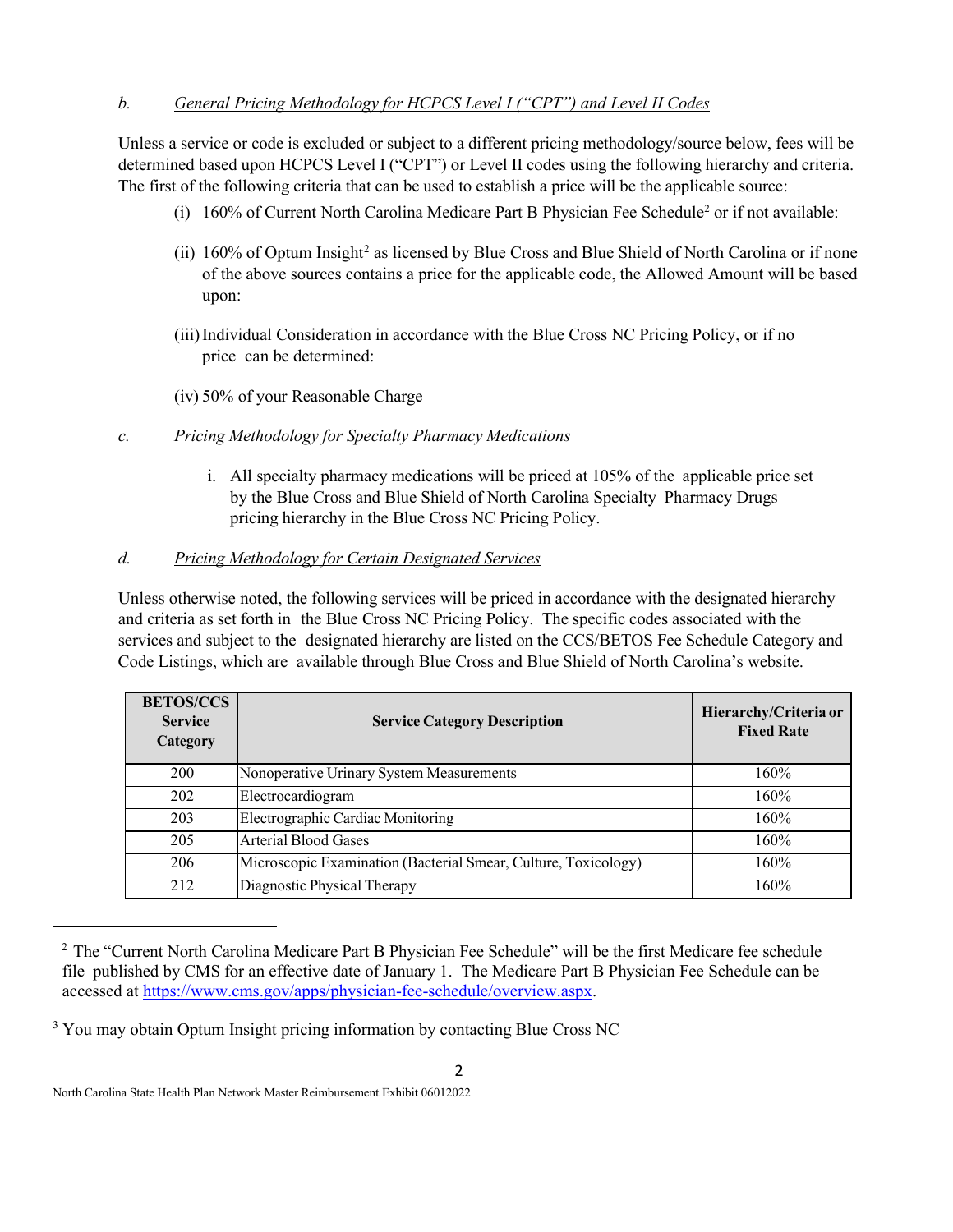| 213              | Physical Therapy Exercises, Manipulation, And Other Procedures    | 160%                                                                                                                                                            |
|------------------|-------------------------------------------------------------------|-----------------------------------------------------------------------------------------------------------------------------------------------------------------|
| 215              | Other Physical Therapy And Rehabilitation                         | 160%                                                                                                                                                            |
| $\overline{218}$ | Psychological And Psychiatric Evaluation And Therapy              | 160%                                                                                                                                                            |
| 219              | Alcohol And Drug Rehabilitation/Detoxification                    | 160%                                                                                                                                                            |
| 220              | Ophthalmologic And Otologic Diagnosis And Treatment               | 160%                                                                                                                                                            |
| 222              | <b>Blood Transfusion</b>                                          | 160%                                                                                                                                                            |
| 227              | Other Diagnostic Procedures (Interview, Evaluation, Consultation) | 160%                                                                                                                                                            |
| 228              | Prophylactic vaccinations and inoculations                        | North Carolina State<br>Health Plan Pricing<br>Policy                                                                                                           |
| 233              | Laboratory - Chemistry And Hematology                             | 160%                                                                                                                                                            |
| 234              | Pathology                                                         | 160%                                                                                                                                                            |
| 235              | Other Laboratory                                                  | 160%                                                                                                                                                            |
| 236              | Home Health Services                                              | 125%                                                                                                                                                            |
| 240              | Medications (Injections, infusions and other forms)               | North Carolina State<br>Health Plan Pricing<br>Policy                                                                                                           |
| 241              | Visual Aids And Other Optical Supplies                            | <b>DME Vision Hierarchy</b>                                                                                                                                     |
| 242              | Hearing devices and audiology supplies                            | <b>DME</b> Hearing Hierarchy                                                                                                                                    |
| 243              | <b>DME</b> and Supplies                                           | <b>DMEPOS Hierarchy</b>                                                                                                                                         |
| 243V             | DME and Supplies - DME Vendor Only*                               | <b>DMEPOS Hierarchy</b>                                                                                                                                         |
| O1B              | Chiropractic                                                      | 160%                                                                                                                                                            |
| O1G              | Immunizations/Vaccinations<br>(Administration)                    | 2018 Medicare Rates at<br>160%, or, if no 2018<br>rate is available, then<br>general Pricing<br>Hierarchy, unless<br>otherwise specified in<br>the fee schedule |
| $\overline{T}1A$ | Lab Tests - Routine Venipuncture (Non-Medicare Fee Schedule)      | 160%                                                                                                                                                            |
|                  |                                                                   |                                                                                                                                                                 |

\* Codes in 243V are only reimbursable to providers credentialed with Blue Cross NC as a DME Vendor.

# *e. Services Excluded from Pricing under this Reimbursement Exhibit*

The following services and codes are excluded from reimbursement under this Agreement (i) Routine Vision: CPT Codes 92002, 92004, 92012, S0620, S0621

# **3. ACUTE CARE HOSPITALS AND AMBULATORY SURGERY CENTERS**

Unless specifically noted elsewhere in this Agreement, the provisions in this subsection set forth below shall govern the pricing of all services provided to State Health Plan Members under this Agreement in an acute care hospital or ambulatory surgery center.

*a. Billing Requirements*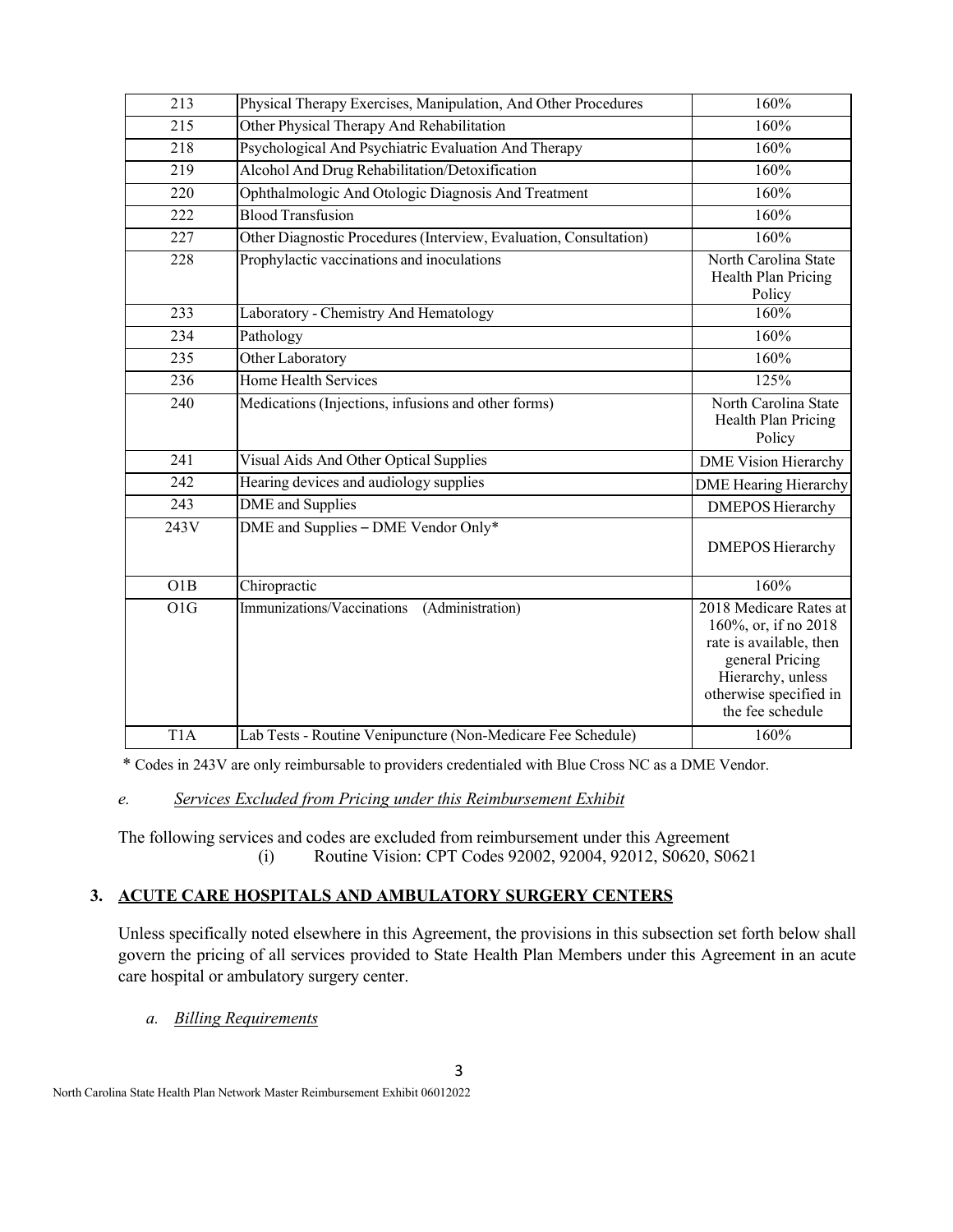- i. All services must be billed in accordance with applicable Medicare billing guidelines issued by CMS.
- ii. All services must be billed on a UB04 or CMS-1500 or successor claim form, as applicable, consistent with CMS implementation date and Medicare billing guidelines.
- iii. Blue Cross and Blue Shield of North Carolina will update DRG, ICD-10 diagnosis, ICD-10 procedure, revenue, CPT, and HCPCS codes and code categorizations as new codes are created, without requiring amendment to this Agreement. Updates by CMS will be implemented no later than 30 days from their effective date with CMS, and will not result in claims reprocessing.
- iv. Hospital billed CRNA services shall be filed on a CMS-1500 or successor claim form according to Medicare billing guidelines with the appropriate modifier(s), and reimbursement will be based on the Medicare CRNA fee schedule.
- v. Blue Cross and Blue Shield of North Carolina will recognize and reimburse Level II HCPCS codes that have replaced Level I CPT codes by OPPS.

### *b. Inpatient Services*

- i. For acute care hospitals that qualify as a "Rural Provider" under the North Carolina State Health Plan Pricing Policy,<sup>[3](#page-3-0)</sup> inpatient services will be priced based on 200% of the then current Medicare rate schedule based on the applicable CMS Medicare Inpatient Prospective Payment (IPPS) rates of Medicare Severity Diagnosis Related Groups (MS-DRGs) published on the CMS website on the date of the Member's discharge geographically adjusted, including associated add-on and outlier payments.
- ii. For acute care hospitals that do not qualify as a "Rural Provider" under the North Carolina State Health Plan Pricing Policy, inpatient services will be priced based on 175% of the then current Medicare rate schedule based on the applicable CMS Medicare Inpatient Prospective Payment (IPPS) rates of Medicare Severity Diagnosis Related Groups (MS-DRGs) published on the CMS website on the date of the Member's discharge geographically adjusted, including associated add-on and outlier payments.
- iii. For services reimbursed under DRG methodology, outlier payments will be included as applicable.
- iv. Blue Cross and Blue Shield of North Carolina will reimburse outlier claims consistent with CMS outlier methodology. Blue Cross and Blue Shield of North Carolina reserves the right

<span id="page-3-0"></span><sup>&</sup>lt;sup>3</sup> The State Health Plan Pricing Policy can be accessed online at:<https://www.shpnc.org/ncshpprovidernetwork> and in the The Blue BookSM Provider e-Manual available at <https://www.bluecrossnc.com/providers/emanuals/provider-blue-book>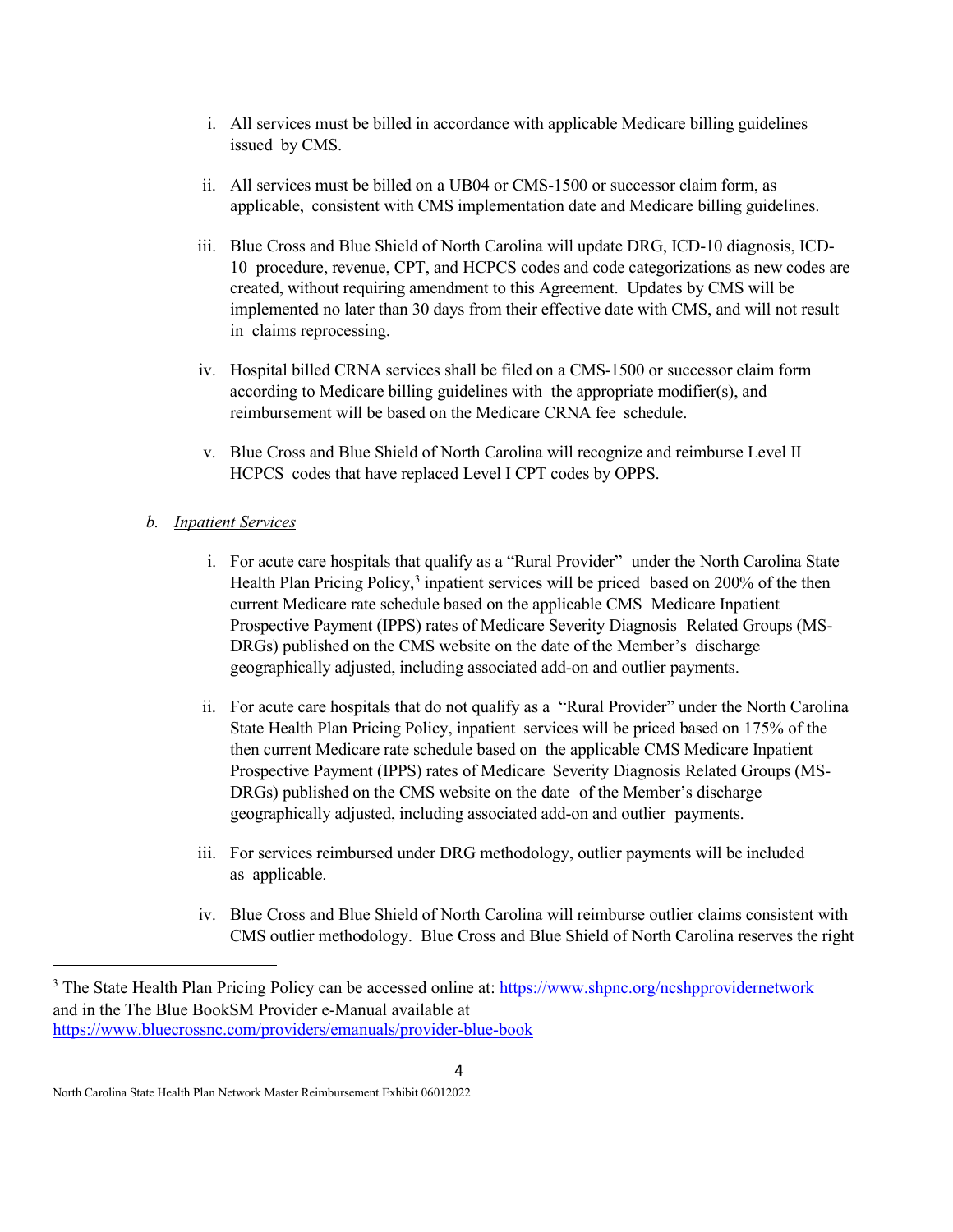to conduct retrospective review of claims and make necessary adjustments to such claims if certain services rendered are determined to be non-Covered Services or otherwise nonreimbursable under this Agreement.

- v. Provider agrees to submit claims but not be compensated for those hospital services that are non-reimbursable as identified in CMS' Hospital-Acquired Conditions and Present on Admission Indicator Reporting program, or successor program, in accordance with CMS payment policies.
- vi. Blue Cross and Blue Shield of North Carolina will reimburse acute and post-acute transfer cases consistent with CMS methodology.
- vii. Interim billing will not be payable under this Agreement.
- viii. After an initial claim is submitted, replacement claims will be accepted, but separate claims for items or services that should have been billed on the initial claim, but were not, will not be accepted.
- ix. Claim level lesser of logic does not apply to claims payment

#### *c. Outpatient Services*

- i. For acute care hospitals that qualify as a "Rural Provider" under the North Carolina State Health Plan Pricing Policy, outpatient services identified by CMS Outpatient Prospective Payment System (OPPS) Status codes will be priced based on 235% of the then current Medicare APC allowable rates, geographically adjusted.
- ii. For acute care hospitals that do not qualify as a "Rural Provider" under the North Carolina State Health Plan Pricing Policy, outpatient services identified by CMS Outpatient Prospective Payment System (OPPS) Status codes will be priced based on 225% of the then current Medicare APC allowable rates, geographically adjusted.
- iii. Payment for outpatient services will follow CMS packaging rules and discounting policies.
- iv. Outpatient payment rates under the APC reimbursement will be consistent with CMS reimbursement levels for the same outpatient services. Outpatient services included in APC Status code A will be reimbursed per the applicable Medicare fee schedule unless specified otherwise above.
- v. For services reimbursed under APC methodology, outlier payments will be included as applicable.
- vi. Blue Cross and Blue Shield of North Carolina will reimburse outlier claims consistent with CMS outlier methodology. Blue Cross and Blue Shield of North Carolina reserves the right to conduct retrospective review of claims and make necessary adjustments to such claims if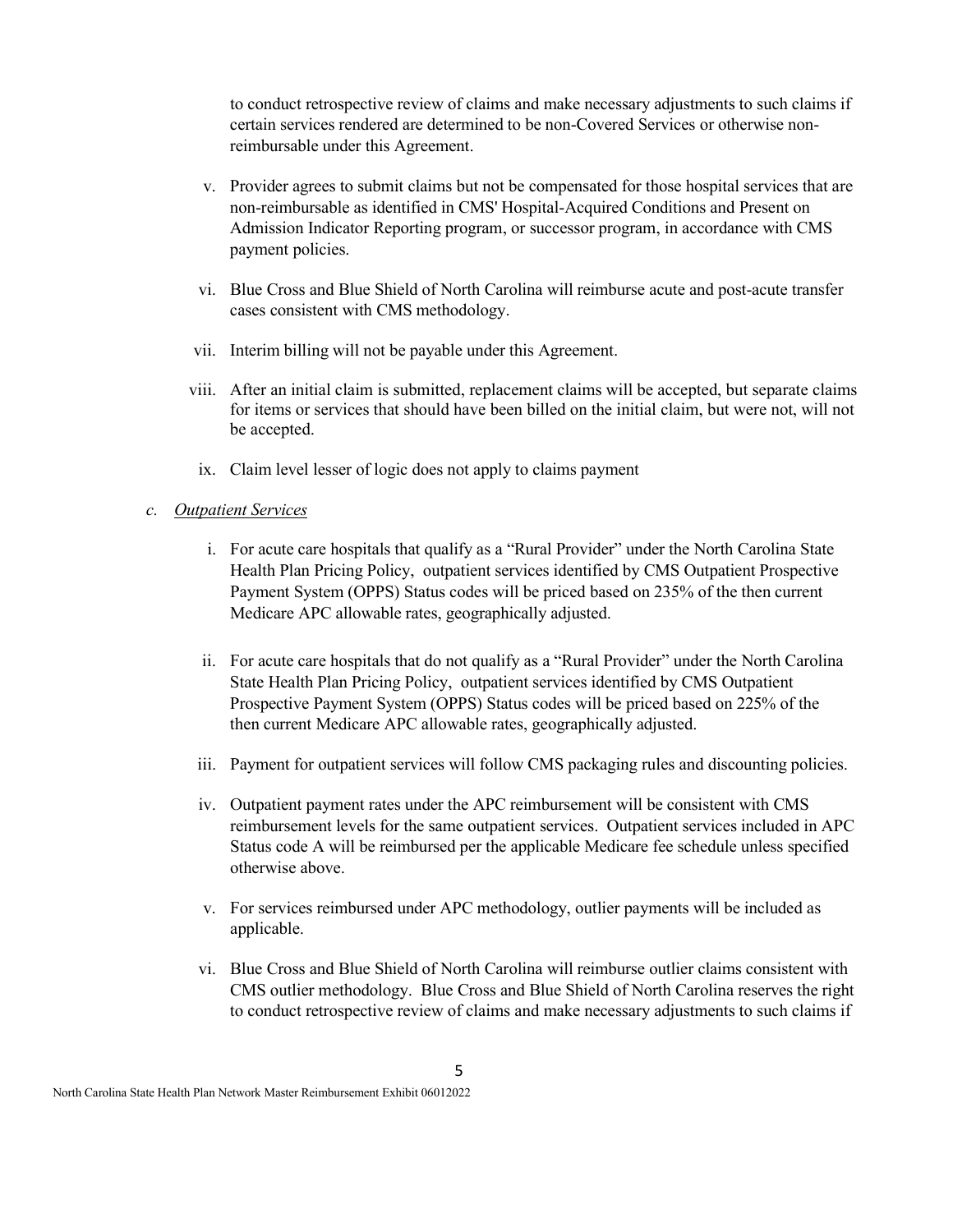certain services rendered are determined to be non-Covered Services or otherwise nonreimbursable under this Agreement.

- vii. Interim billing will not be payable under this Agreement.
- viii. After an initial claim is submitted, replacement claims will be accepted, but separate claims for items or services that should have been billed on the initial claim, but were not, will not be accepted.
- ix. Claim level lesser of logic does not apply to payment. Line level lesser of logic will apply for items reimbursed under the Medicare fee schedule for a specific claim.

#### *d. Ambulatory Surgery Centers*

All outpatient services provided in an ambulatory surgery center will be priced based on 200% of the then current Medicare ASC allowable rates, geographically adjusted.

### *e. Certain Facility Fees Excluded*

- i. The following codes and code combinations are excluded from reimbursement/payment under this Agreement:
	- (i) Procedure codes G0463, 99201-99205 and 99211-99215 when billed in combination with revenue codes 0280, 0480, 0760-0769 or 0960-0989.
	- (ii) Services billed with the revenue codes 0510-0529

# **4. DIALYSIS FACILITIES**

Unless specifically noted elsewhere in this Agreement, the provisions in this subsection set forth below shall govern the pricing of all services provided to State Health Plan Members under this Agreement in a dialysis facility.

*a.* 200% of current rate under the Medicare End State Renal Disease Prospective Payment System.

### **5. HOME HEALTH**

Unless specifically noted elsewhere in this Agreement, the provisions in this subsection set forth below shall govern the pricing of all home health services provided to State Health Plan Members under this Agreement.

*a.* 125% of current rate under the Medicare Home Health Prospective Payment System.

#### **6. MEDICAL REHABILITATION HOSPITALS AND MEDICAL REHABILITATION DISTINCT PART UNITS**

Unless specifically noted elsewhere in this Agreement, the provisions in this subsection set forth below shall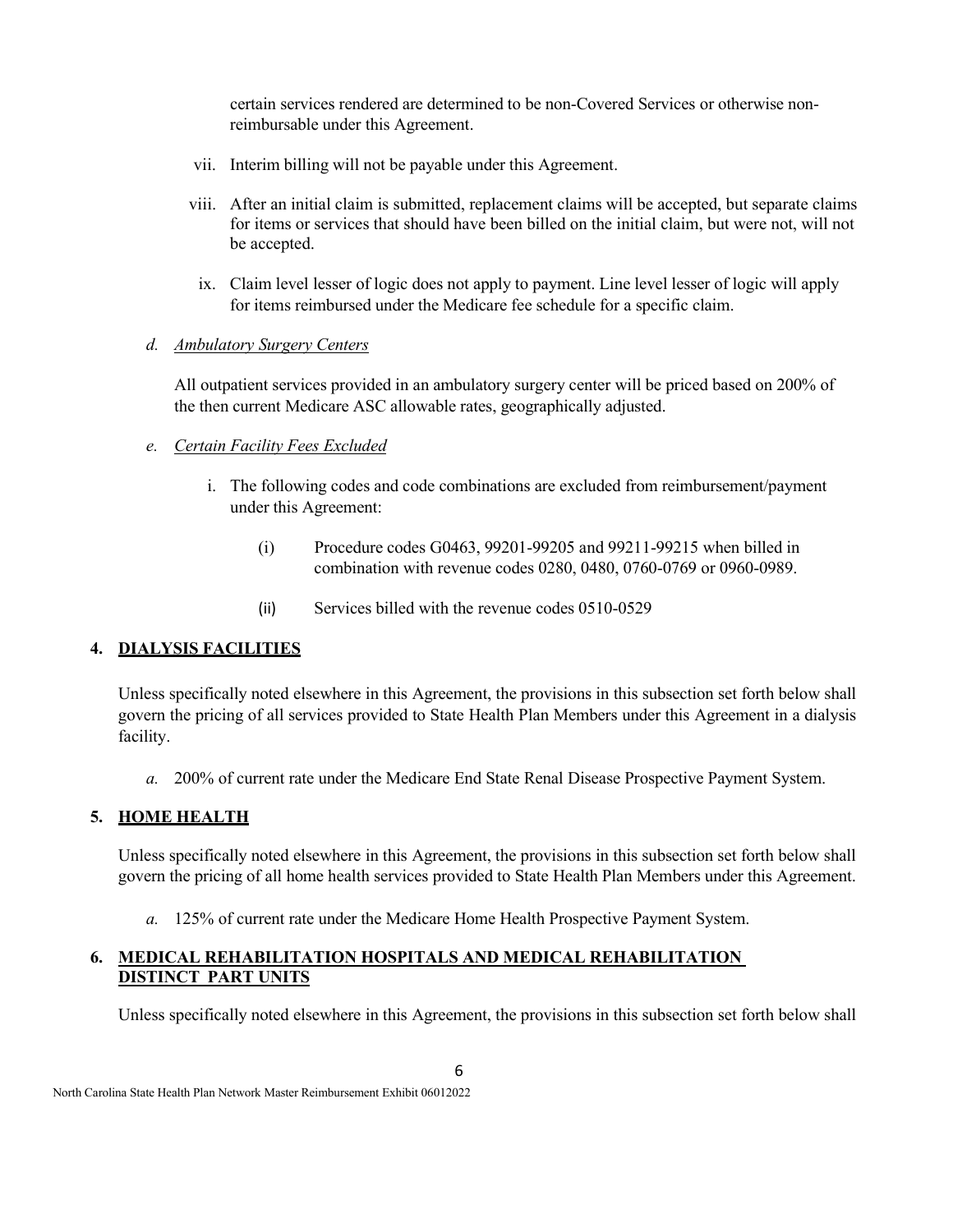govern the pricing of all services provided to State Health Plan Members under this Agreement in medical rehab hospitals and medical rehab distinct part units:

## *a. Inpatient Services*

i. 155% of current rate under the Medicare Inpatient Rehabilitation Facility Prospective Payment System.

### *b. Outpatient Services at Medical Rehab Hospitals*

i. 200% of the then current Medicare APC allowable rates under the Outpatient Prospective Payment System, geographically adjusted.

# **7. INPATIENT PSYCHIATRIC HOSPITALS AND PSYCHIATRIC DISTINCT PART UNITS**

Unless specifically noted elsewhere in this Agreement, the provisions in this subsection set forth below shall govern the pricing of all services provided to State Health Plan Members under this Agreement in inpatient psychiatric hospitals and psychiatric distinct part units.

- *a. Inpatient Services*
	- i. 155% of current rate under the Medicare Inpatient Psychiatric Facility Prospective Payment System.

### *b. Outpatient Services at Inpatient Psychiatric Hospitals*

- i. 200% of the then current Medicare APC allowable rates under the Outpatient Prospective Payment System, geographically adjusted.
- *c. Partial Hospitalization Program (PHP) Services*
	- i. Revenue Codes 912 and 913 will be reimbursed for all facility, professional, and ancillary services based on an all-inclusive Global Per Diem of \$520.00.

# **8. LONG TERM ACUTE CARE HOSPITALS (LTAC)**

Unless specifically noted elsewhere in this Agreement, the provisions in this subsection set forth below shall govern the pricing of all services provided to State Health Plan Members under this Agreement in a long term acute care hospital.

- *a. Inpatient Services*
	- i. 155% of current rate under the Medicare Long Term Care Hospital Prospective Payment System.